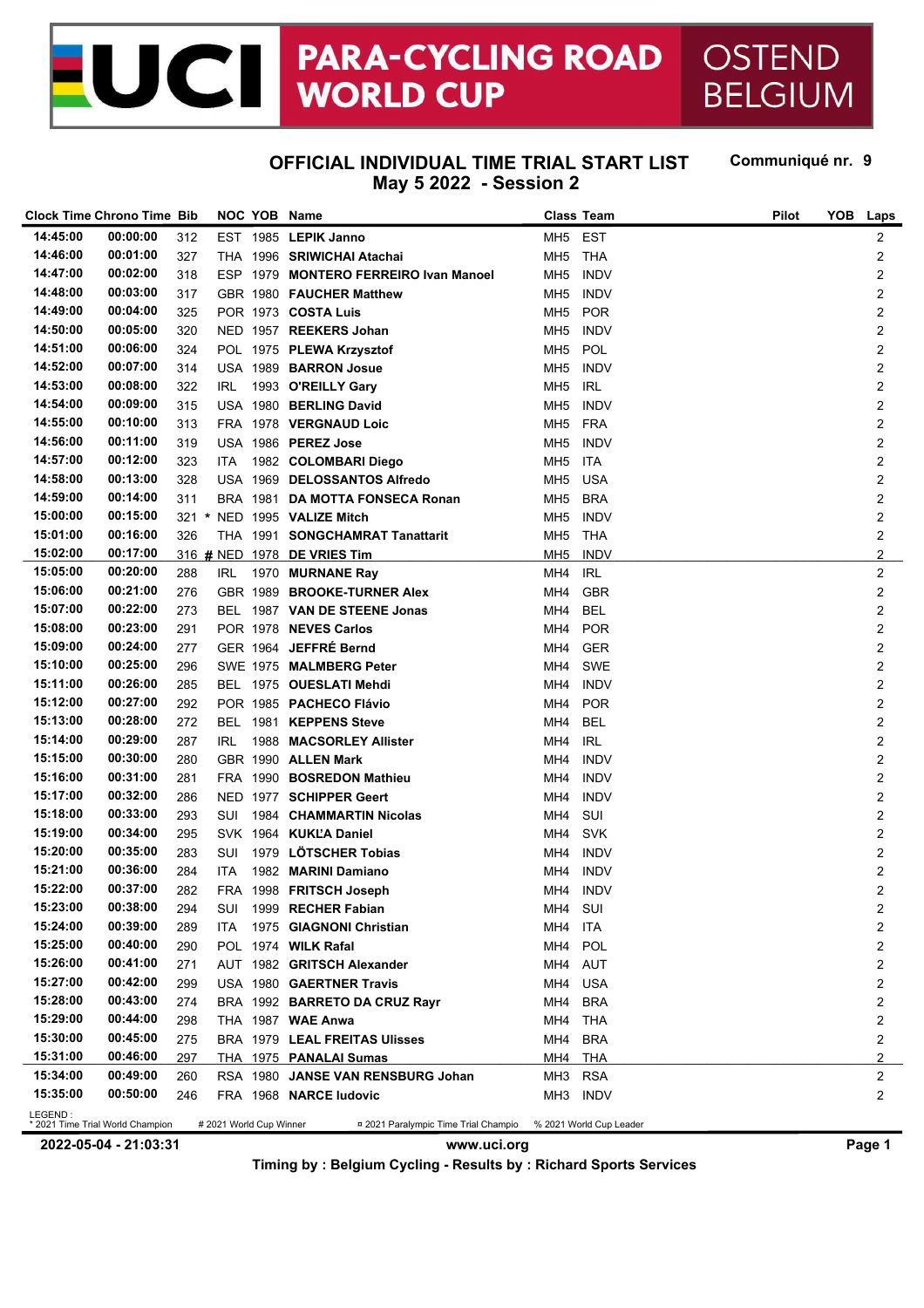### **PARA-CYCLING ROAD** OSTEND<br>WORLD CUP BELGIUM JCII

## **BELGIUM**

#### **OFFICIAL INDIVIDUAL TIME TRIAL START LIST May 5 2022 - Session 2**

Communiqué nr. 9

|                                      | <b>Clock Time Chrono Time Bib</b>            |     |                         |  | NOC YOB Name                             |                      | <b>Class Team</b>       | Pilot | <b>YOB</b> | <b>Laps</b>             |
|--------------------------------------|----------------------------------------------|-----|-------------------------|--|------------------------------------------|----------------------|-------------------------|-------|------------|-------------------------|
| 15:36:00                             | 00:51:00                                     | 225 |                         |  | CAN 1990 HYNDMAN Alex                    | MH3 CAN              |                         |       |            | 2                       |
| 15:37:00                             | 00:52:00                                     | 236 |                         |  | GER 1981 SEIFART Steffen                 | MH <sub>3</sub>      | GER                     |       |            | 2                       |
| 15:38:00                             | 00:53:00                                     | 263 |                         |  | THA 2001 KHOWSUTTHI Nonthawat            | MH3                  | THA                     |       |            | 2                       |
| 15:39:00                             | 00:54:00                                     | 226 |                         |  | CZE 1979 DĚCKÝ Pavel                     | MH <sub>3</sub>      | <b>CZE</b>              |       |            | 2                       |
| 15:40:00                             | 00:55:00                                     | 223 |                         |  | BEL 1979 VAN LOOY Christophe             | MH <sub>3</sub>      | <b>BEL</b>              |       |            | 2                       |
| 15:41:00                             | 00:56:00                                     | 243 |                         |  | GBR 1977 HOPWOOD Dan                     | MH <sub>3</sub>      | <b>INDV</b>             |       |            | 2                       |
| 15:42:00                             | 00:57:00                                     | 241 |                         |  | GER 1983 HERTER Johannes                 | MH <sub>3</sub>      | <b>INDV</b>             |       |            | 2                       |
| 15:43:00                             | 00:58:00                                     | 237 | SUI                     |  | 1960 BERSET Jean-Marc                    | MH <sub>3</sub>      | <b>INDV</b>             |       |            | 2                       |
| 15:44:00                             | 00:59:00                                     | 244 |                         |  | FRA 1975 LERAY Grégory                   | MH <sub>3</sub>      | <b>INDV</b>             |       |            | 2                       |
| 15:45:00                             | 01:00:00                                     | 222 |                         |  | BEL 2004 MERTENS Staf                    | MH <sub>3</sub>      | <b>BEL</b>              |       |            | 2                       |
| 15:46:00                             | 01:01:00                                     | 257 |                         |  | KOR 1975 KIM Youngki                     | MH <sub>3</sub>      | <b>KOR</b>              |       |            | 2                       |
| 15:47:00                             | 01:02:00                                     | 253 | ISL.                    |  | 1976 LÁRUSSON Arnar                      | MH <sub>3</sub>      | <b>ISL</b>              |       |            | 2                       |
| 15:48:00                             | 01:03:00                                     | 235 |                         |  | GER 1977 MERKLEIN Vico                   | MH <sub>3</sub>      | <b>GER</b>              |       |            | 2                       |
| 15:49:00                             | 01:04:00                                     | 234 |                         |  | GBR 1983 JONES Luke                      | MH <sub>3</sub>      | <b>GBR</b>              |       |            | 2                       |
| 15:50:00                             | 01:05:00                                     | 230 |                         |  | ESP 1971 RIDER IBAÑEZ Israel             | MH <sub>3</sub>      | <b>ESP</b>              |       |            | 2                       |
| 15:51:00                             | 01:06:00                                     | 249 |                         |  | BEL 1985 PERLAUX Arnaud                  | MH3                  | <b>INDV</b>             |       |            | 2                       |
| 15:52:00                             | 01:07:00                                     | 224 |                         |  | CAN 1986 DESJARDINS Joey                 | MH3                  | CAN                     |       |            | 2                       |
| 15:53:00                             | 01:08:00                                     | 247 |                         |  | FRA 1985 NUNES Mathieu                   | MH3                  | <b>INDV</b>             |       |            | 2                       |
| 15:54:00                             | 01:09:00                                     | 240 |                         |  | ESP 1987 GONZALEZ LORENTE Javier         | MH3                  | <b>INDV</b>             |       |            | 2                       |
| 15:55:00                             | 01:10:00                                     | 248 |                         |  | GER 1983 PARNACK Rene                    | MH3                  | <b>INDV</b>             |       |            | 2                       |
| 15:56:00                             | 01:11:00                                     | 251 |                         |  | BEL 1991 WOUTERS Jérôme                  | MH3                  | <b>INDV</b>             |       |            | 2                       |
| 15:57:00                             | 01:12:00                                     | 231 | FIN                     |  | 1975 KOVALAINEN Marko                    | MH3                  | <b>FIN</b>              |       |            | 2                       |
| 15:58:00                             | 01:13:00                                     | 258 |                         |  | MAR 1992 EL BOUAZZAOUI Mohamed Amine     | MH <sub>3</sub>      | MAR                     |       |            | 2                       |
| 15:59:00                             | 01:14:00                                     | 227 |                         |  | CZE 1966 MOŠNIČKA Tomáš                  | MH3                  | CZE                     |       |            | 2                       |
| 16:00:00                             | 01:15:00                                     | 238 |                         |  | NED 1984 BITO Sidney                     | MH3                  | <b>INDV</b>             |       |            | 2                       |
| 16:01:00                             | 01:16:00                                     | 252 | IRL.                    |  | 1969 SLEVIN Declan                       | MH <sub>3</sub>      | <b>IRL</b>              |       |            | 2                       |
| 16:02:00                             | 01:17:00                                     | 242 |                         |  | NED 1975 HIELKEMA Mischa                 | MH <sub>3</sub>      | <b>INDV</b>             |       |            | 2                       |
| 16:03:00                             | 01:18:00                                     | 229 |                         |  | ESP 1979 GARCIA-MARQUINA CASCALLANA Luis | MH <sub>3</sub>      | <b>ESP</b>              |       |            | 2                       |
| 16:04:00                             | 01:19:00                                     | 233 |                         |  | FRA 1973 TARSIM Riadh                    | МНЗ                  | <b>FRA</b>              |       |            | 2                       |
| 16:05:00                             | 01:20:00                                     | 221 |                         |  | BEL 1981 DEBERG Jean-Francois            | MH <sub>3</sub>      | <b>BEL</b>              |       |            | 2                       |
| 16:06:00                             | 01:21:00                                     | 259 |                         |  | POL 1983 SZUMIEC Rafal                   | MH <sub>3</sub>      | POL                     |       |            | 2                       |
| 16:07:00                             | 01:22:00                                     | 245 |                         |  | NED 1973 MEKENKAMP Mark                  | MH <sub>3</sub>      | <b>INDV</b>             |       |            | 2                       |
| 16:08:00                             | 01:23:00                                     | 250 |                         |  | FRA 1992 QUAILE Johan                    | MH <sub>3</sub>      | <b>INDV</b>             |       |            | 2                       |
| 16:09:00                             | 01:24:00                                     | 262 |                         |  | SVK 1977 HUDEC Miloš                     | MH <sub>3</sub>      | SVK                     |       |            | 2                       |
| 16:10:00                             | 01:25:00                                     | 261 |                         |  | SLO 1993 DOPLIHAR Anej                   | MH <sub>3</sub>      | <b>SLO</b>              |       |            | 2                       |
| 16:11:00                             | 01:26:00                                     | 255 | ITA                     |  | 1980 MESTRONI Federico                   | MH3 ITA              |                         |       |            | 2                       |
| 16:12:00                             | 01:27:00                                     | 264 |                         |  | USA 1990 LYONS Brandon                   | MH3 USA              |                         |       |            | $\overline{\mathbf{c}}$ |
| 16:13:00                             | 01:28:00                                     | 254 | ITA.                    |  | 1977 CORTINI Davide                      | MH3 ITA              |                         |       |            | 2                       |
| 16:14:00                             | 01:29:00                                     | 239 |                         |  | USA 1983 DANIELS Owen                    | MH <sub>3</sub>      | <b>INDV</b>             |       |            | 2                       |
| 16:15:00                             | 01:30:00                                     | 256 | ITA                     |  | 1992 PINI Martino                        | MH3                  | ITA                     |       |            | 2                       |
| 16:16:00                             | 01:31:00                                     | 265 |                         |  | USA 1980 PINNEY Eric Ryan                | MH3 USA              |                         |       |            | 2                       |
| 16:17:00                             | 01:32:00                                     | 232 | <b>FIN</b>              |  | 1973 PELTOPURO Jani                      | MH3 FIN              |                         |       |            | 2                       |
| 16:18:00                             | 01:33:00                                     | 228 |                         |  | DEN 1985 GYLDENØHR Christian             | МНЗ                  | <b>DEN</b>              |       |            | 2                       |
| 16:21:00                             | 01:36:00                                     | 203 |                         |  | CAN 1983 KINNIE Matthew                  | MH <sub>2</sub> CAN  |                         |       |            | 2                       |
| 16:22:00                             | 01:37:00                                     | 202 |                         |  | BEL 1965 HINDRICQ Christophe             | MH <sub>2</sub> BEL  |                         |       |            | 2                       |
| 16:23:00                             | 01:38:00                                     | 201 |                         |  | AUT 1959 SCHATTAUER Wolfgang             | MH <sub>2</sub> AUT  |                         |       |            | 2                       |
| 16:24:00                             | 01:39:00                                     | 206 |                         |  | FRA 1966 MARCHAL Christophe              | MH <sub>2</sub> INDV |                         |       |            | 2                       |
|                                      | LEGEND :<br>* 2021 Time Trial World Champion |     | # 2021 World Cup Winner |  |                                          |                      | % 2021 World Cup Leader |       |            |                         |
|                                      |                                              |     |                         |  | ¤ 2021 Paralympic Time Trial Champio     |                      |                         |       |            |                         |
| 2022-05-04 - 21:03:31<br>www.uci.org |                                              |     |                         |  |                                          |                      |                         |       |            | Page 2                  |

**Timing by : Belgium Cycling - Results by : Richard Sports Services**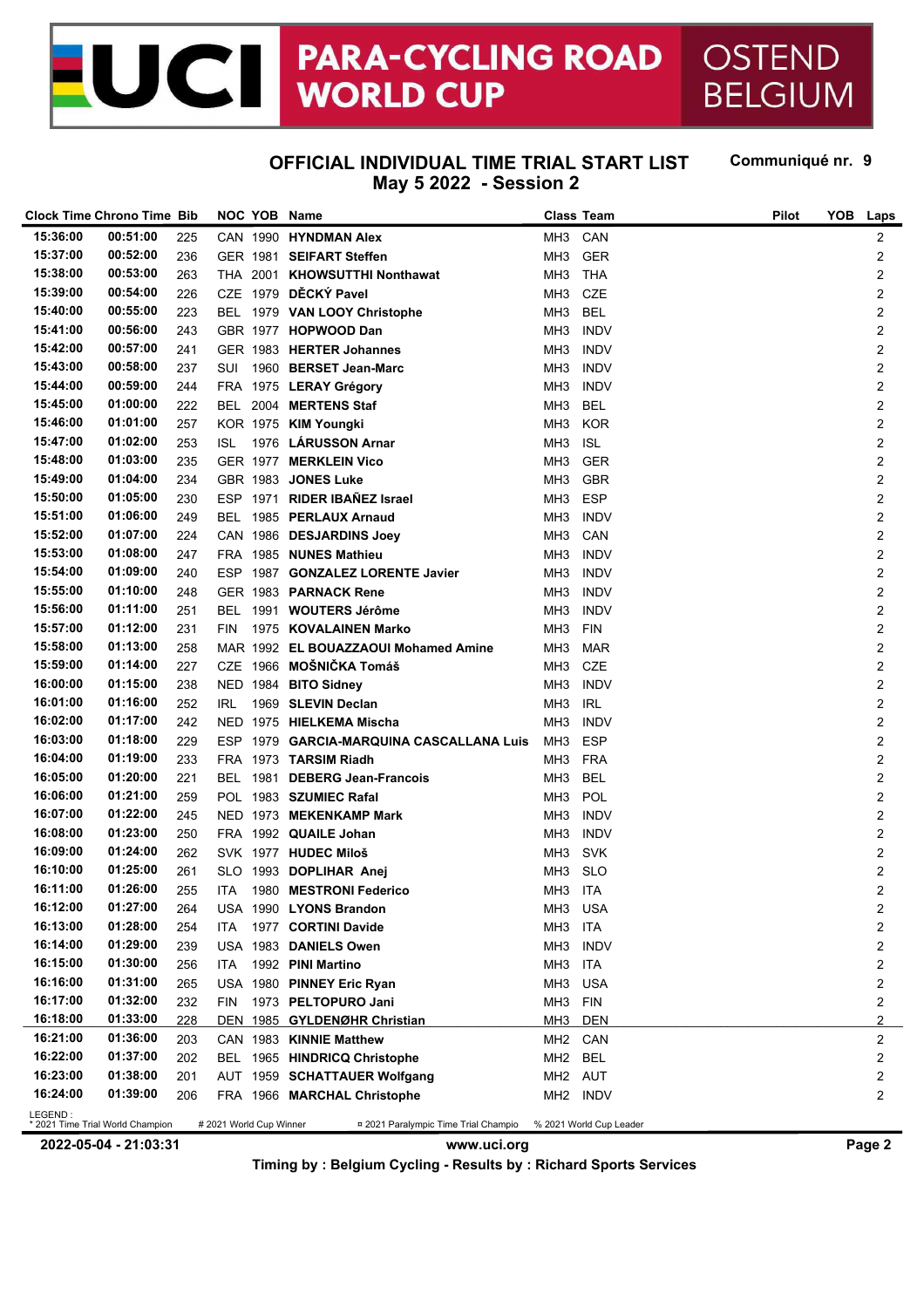#### **PARA-CYCLING ROAD** C **WORLD CUP**

OSTEND **BELGIUM** 

#### **OFFICIAL INDIVIDUAL TIME TRIAL START LIST May 5 2022 - Session 2**

Communiqué nr. 9

|                      | <b>Clock Time Chrono Time Bib</b> |         |            | NOC YOB Name                           | <b>Class Team</b>   |             | Pilot | <b>YOB</b><br>Laps |  |
|----------------------|-----------------------------------|---------|------------|----------------------------------------|---------------------|-------------|-------|--------------------|--|
| 16:25:00             | 01:40:00                          | 207     | ISR.       | 1983 HASDAI Amit                       | MH <sub>2</sub> ISR |             |       | 2                  |  |
| 16:26:00             | 01:41:00                          | 205     |            | FRA 1992 JOUANNY Florian               | MH <sub>2</sub>     | <b>FRA</b>  |       | 2                  |  |
| 16:27:00             | 01:42:00                          | 209     | ITA        | 1977 RIZZATO Omar                      | MH <sub>2</sub>     | ITA         |       | 2                  |  |
| 16:28:00             | 01:43:00                          | 210     |            | THA 2000 YANARUEDEE Phongchai          | MH <sub>2</sub>     | THA         |       | 2                  |  |
| 16:29:00             | 01:44:00                          |         | 208 * ITA  | 1971 MAZZONE Luca                      | MH <sub>2</sub>     | ITA         |       | 2                  |  |
| 16:30:00             | 01:45:00                          |         | 204 # ESP  | 1979 GARROTE MUÑOZ Sergio              | MH <sub>2</sub>     | <b>ESP</b>  |       | $\overline{a}$     |  |
| 16:33:00             | 01:48:00                          | 544     | <b>ITA</b> | 1983 VITELARU Ana Maria                | WH5 ITA             |             |       | 2                  |  |
| 16:34:00             | 01:49:00                          | 542     |            | NED 1979 WOLLERSHEIM Yvette            | WH <sub>5</sub>     | <b>INDV</b> |       | 2                  |  |
| 16:35:00             | 01:50:00                          | 543     | ITA.       | 1971 AERE Katia                        | WH5 ITA             |             |       | 2                  |  |
| 16:36:00             | 01:51:00                          |         |            | 541 * NED 1997 HAENEN Chantal          | WH <sub>5</sub>     | <b>INDV</b> |       | $\overline{a}$     |  |
| 16:39:00             | 01:54:00                          | 528     |            | KOR 1972 LEE Doyeon                    | WH4 KOR             |             |       | 2                  |  |
| 16:40:00             | 01:55:00                          | 521     |            | CAN 1988 DOUVILLE Kara                 | WH4                 | CAN         |       | 2                  |  |
| 16:41:00             | 01:56:00                          | 526     |            | NED 2004 ZUNNEBERG Melanie             | WH4                 | <b>INDV</b> |       | 2                  |  |
| 16:42:00             | 01:57:00                          | 523     |            | GER 1967 DIERKESMANN Julia             | WH4                 | <b>INDV</b> |       | 2                  |  |
| 16:43:00             | 01:58:00                          | 524     |            | NED 2000 HELWEG Melanie                | WH4                 | <b>INDV</b> |       | 2                  |  |
| 16:44:00             | 01:59:00                          | 527     | ITA        | 1987 RUFFATO Giulia                    | WH4                 | ITA         |       | 2                  |  |
| 16:45:00             | 02:00:00                          | 530     | SUI        | 1985 STÖCKLI Sandra                    | WH4                 | SUI         |       | 2                  |  |
| 16:46:00             | 02:01:00                          | 529     |            | NOR 1989 TANGEN Suzanna                | WH4                 | NOR         |       | 2                  |  |
| 16:47:00             | 02:02:00                          | 522     |            | DEN 1997 KILIC Yasemin                 | WH4                 | <b>DEN</b>  |       | 2                  |  |
| 16:48:00             | 02:03:00                          | $525 *$ |            | NED 1968 JANSEN Jennette               | WH4 INDV            |             |       | $\overline{a}$     |  |
| 16:51:00             | 02:06:00                          | 508     |            | GER 1974 PIJAHN Yvonne                 | WH <sub>3</sub>     | <b>INDV</b> |       | 2                  |  |
| 16:52:00             | 02:07:00                          | 512     |            | KOR 1973 HU Yunjung                    | WH3 KOR             |             |       | 2                  |  |
| 16:53:00             | 02:08:00                          | 510     | ISL        | 1990 ALBERTSDOTTIR Arna                | WH3 ISL             |             |       | 2                  |  |
| 16:54:00             | 02:09:00                          | 513     |            | KOR 1968 WANG Keahyun                  | WH3 KOR             |             |       | 2                  |  |
| 16:55:00             | 02:10:00                          | 504     |            | CZE 1965 ANTOŠOVÁ Kateřina             | WH3 CZE             |             |       | 2                  |  |
| 16:56:00             | 02:11:00                          | 501     |            | BEL 1982 VANDEVYVER Laurence           | WH3 BEL             |             |       | 2                  |  |
| 16:57:00             | 02:12:00                          | 507     |            | FRA 1993 GAY Meggie                    | WH3                 | <b>INDV</b> |       | 2                  |  |
| 16:58:00             | 02:13:00                          | 506     | ITA        | 1977 CUCCURU Rita                      | WH3 INDV            |             |       | 2                  |  |
| 16:59:00             | 02:14:00                          | 509     |            | USA 1987 ROLLMAN Jenna                 | WH <sub>3</sub>     | <b>INDV</b> |       | 2                  |  |
| 17:00:00             | 02:15:00                          | 514     |            | SVK 1963 OROSZOVÁ Anna                 | WH3 SVK             |             |       | 2                  |  |
| 17:01:00             | 02:16:00                          | 502     |            | BRA 1994 GARCIA Mariana                | WH3 BRA             |             |       | 2                  |  |
| 17:02:00             | 02:17:00                          | 515     |            | USA 1969 DANA Alicia                   | WH3 USA             |             |       | 2                  |  |
| 17:03:00             | 02:18:00                          | 503     |            | BRA 1994 MARTINS MALAVAZZI Jady        | WH3 BRA             |             |       | 2                  |  |
| 17:04:00             | 02:19:00                          |         |            | 505 g GER 1985 ZEYEN Annika            | WH3 GER             |             |       | 2                  |  |
| 17:05:00             | 02:20:00                          |         | 511 * ITA  | 1970 PORCELLATO Francesca              | WH3 ITA             |             |       | $\overline{2}$     |  |
| 17:08:00             | 02:23:00                          | 185     |            | CZE 1985 KOVÁŘ Pavel                   | MH1 INDV            |             |       | 2                  |  |
| 17:09:00             | 02:24:00                          | 188     |            | POL 1983 SZCZEPANKIEWICZ Miroslaw      | MH1 POL             |             |       | 2                  |  |
| 17:10:00             | 02:25:00                          | 184     |            | FIN 1975 POLVI Teppo                   | MH1 FIN             |             |       | 2                  |  |
| 17:11:00             | 02:26:00                          | 183     |            | CZE 1993 JAHODA Patrik                 | MH1 CZE             |             |       | 2                  |  |
| 17:12:00             | 02:27:00                          | 190     | SUI        | 1992 FRÜH Benjamin                     | MH1 SUI             |             |       | 2                  |  |
| 17:13:00             | 02:28:00                          | 181     |            | AUT 1970 BACHMAIER Ernst               | MH1 AUT             |             |       | 2                  |  |
| 17:14:00             | 02:29:00                          | 191     | SUI        | 1983 TUOR Alain                        | MH1 SUI             |             |       | 2                  |  |
| 17:15:00             | 02:30:00                          | 187     |            | POL 1990 MIKOLAJCZYK Rafal             | MH1 POL             |             |       | 2                  |  |
| 17:16:00<br>17:17:00 | 02:31:00                          |         |            | 189 ¤ RSA 1980 DU PREEZ Nicolas Pieter | MH1 RSA             |             |       | 2                  |  |
|                      | 02:32:00                          |         |            | 186 * ITA 1969 CORNEGLIANI Fabrizio    | MH1 ITA             |             |       | 2                  |  |
| 17:18:00             | 02:33:00                          |         |            | 182 # BEL 1996 HORDIES Maxime          | MH1 BEL             |             |       | $\overline{2}$     |  |

LEGEND :<br>\* 2021 Time Trial World Champion

\* 2021 Time Trial World Champion # 2021 World Cup Winner ¤ 2021 Paralympic Time Trial Champio % 2021 World Cup Leader

**2022-05-04 - 21:03:31 www.uci.org Page 3 Timing by : Belgium Cycling - Results by : Richard Sports Services**